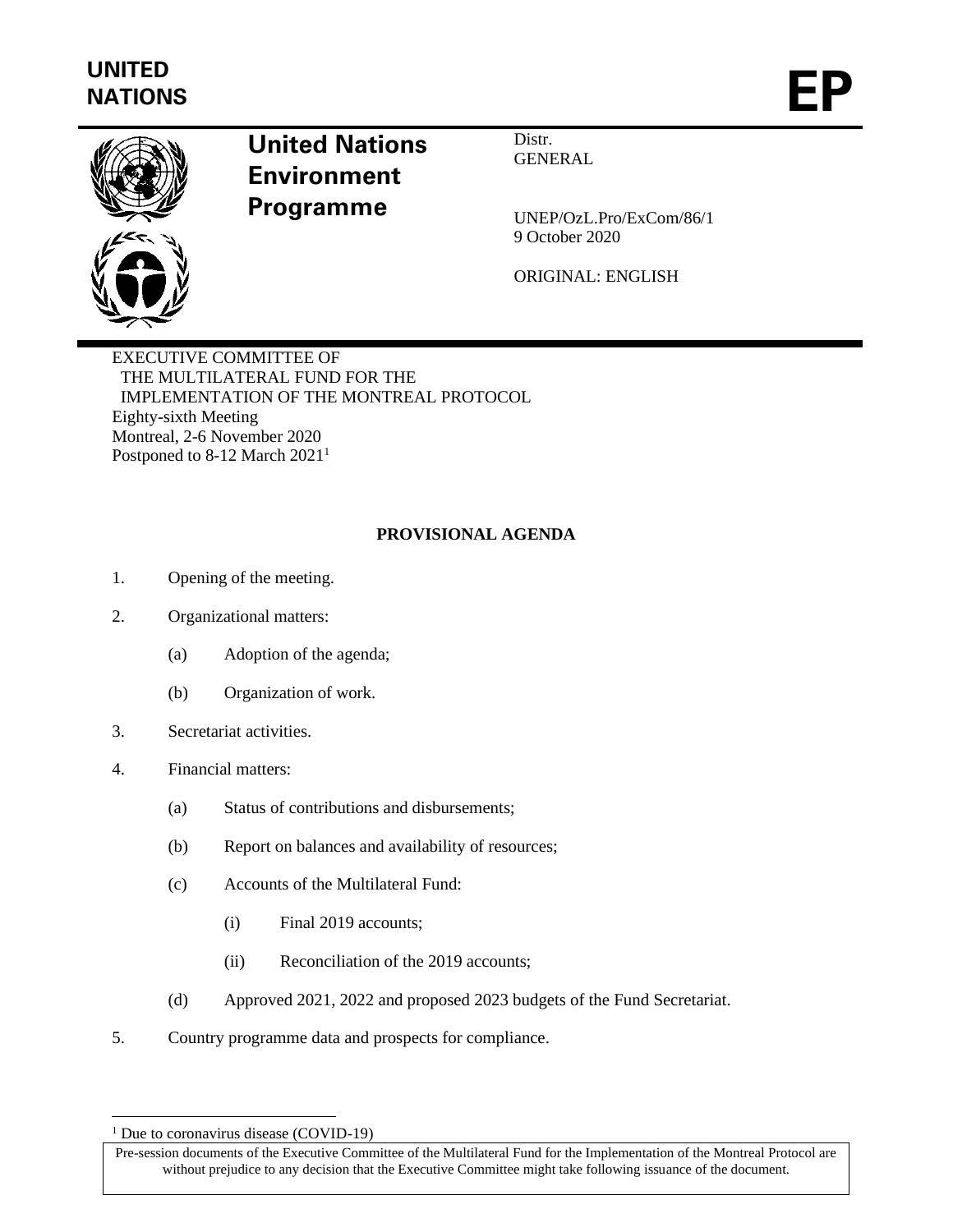- 6. Evaluation:
	- (a) Evaluation of the performance of implementing agencies against their 2019 business plans;
	- (b) Revised desk study for the evaluation of the sustainability of the Montreal Protocol achievements;
	- (c) Evaluation of regional networks of national ozone officers:
		- (i) Desk study;
		- (ii) Terms of reference for the second phase;
	- (d) Terms of reference for the desk study for the evaluation of demonstration projects for low-global-warming potential alternatives to HCFCs;
	- (e) Desk study for the evaluation of energy efficiency in the servicing sector;
	- (f) Draft monitoring and evaluation work programme for the year 2021.
- 7. Programme implementation:
	- (a) Progress reports as at 31 December 2019:
		- (i) Consolidated progress report;
		- (ii) Bilateral agencies;
		- (iii) UNDP;
		- (iv) UNEP;
		- (v) UNIDO;
		- (vi) World Bank;
	- (b) Reports on projects with specific reporting requirements;
	- (c) 2020 consolidated project completion report.
- 8. Business planning:
	- (a) Update on the status of implementation of the 2020-2022 consolidated business plan of the Multilateral Fund;
	- (b) Tranche submission delays;
	- (c) Consolidated business plan of the Multilateral Fund for 2021-2023;
	- (d) Business plans of the bilateral and implementing agencies for 2021-2023:
		- (i) Bilateral agencies;
		- (ii) UNDP;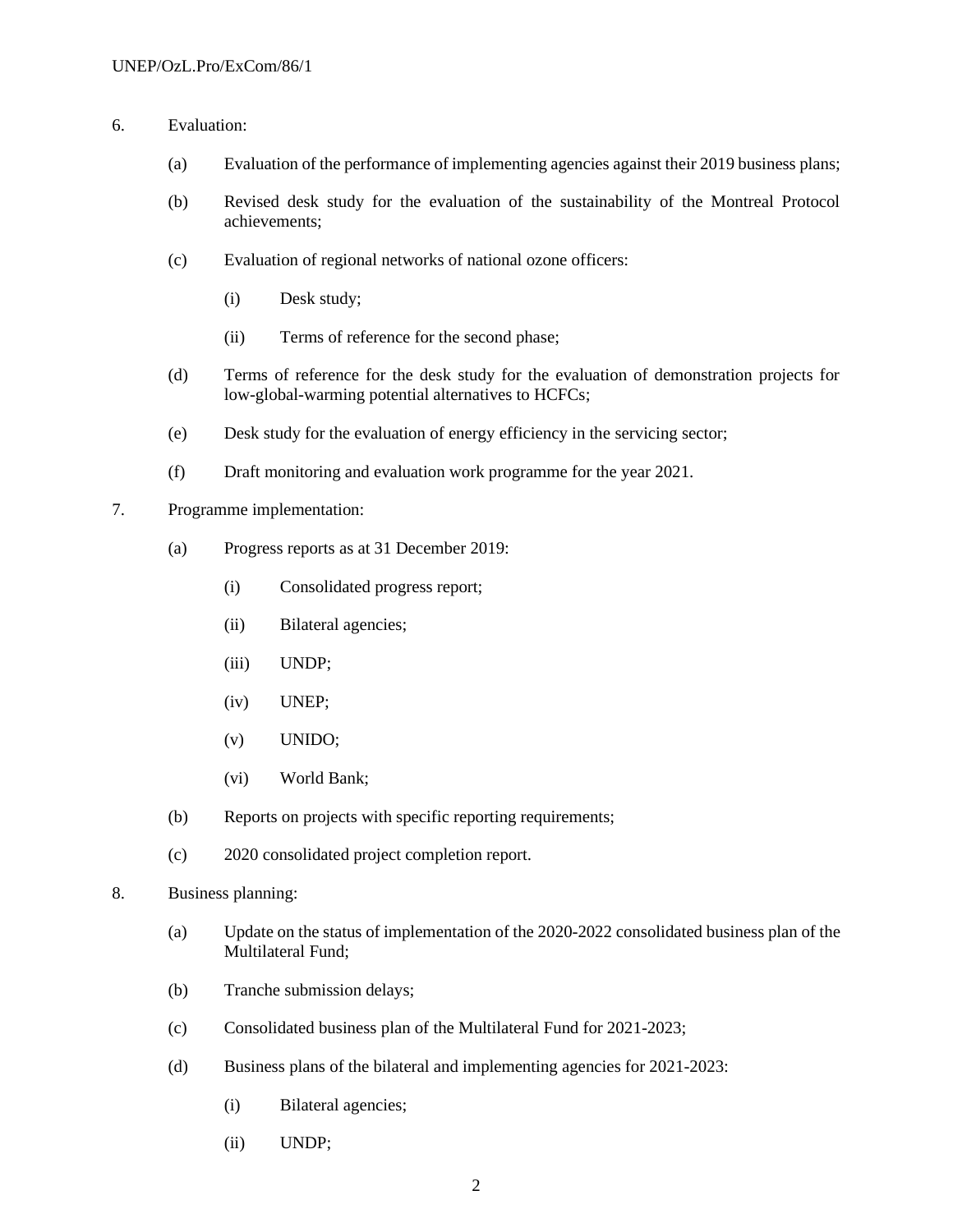- (iii) UNEP;
- (iv) UNIDO;
- (v) World Bank.
- 9. Project proposals:
	- (a) Overview of issues identified during project review;
	- (b) Bilateral cooperation;
	- (c) Amendments to work programmes:
		- (i) UNDP's work programme amendments for 2020;
		- (ii) UNEP's work programme amendments for 2020;
		- (iii) UNIDO's work programme amendments for 2020;
	- (d) UNEP's Compliance Assistance Programme budget for 2021;
	- (e) 2021 core unit costs for UNDP, UNIDO and the World Bank;
	- (f) Investment projects.

10. Overview of current monitoring, reporting, verification and enforceable licensing and quota systems developed with support from the Multilateral Fund (decision 84/85).

- 11. Review of institutional strengthening projects, including funding levels (decision 74/51(d)).
- 12. Analysis of the administrative cost regime and core unit funding (decision  $84/61(c)$ ).
- 13. Matters related to the Kigali Amendment to the Montreal Protocol:
	- (a) Development of the cost guidelines for the phase-down of HFCs in Article 5 countries: Draft criteria for funding (decision 83/65(d));
	- (b) A document discussing potential strategies, policy measures and commitments, as well as projects and activities that could be integrated within stage I of HFC phase-down plans for Article 5 countries to ensure limits on growth and sustainable reductions in HFC consumption (decision 84/54(b));
	- (c) Draft guidelines for the preparation of HFC phase-down plans for Article 5 countries  $-decision 84/54(a)$ ;
	- (d) Analysis of the level and modalities of funding for HFC phase-down in the refrigeration servicing sector (decisions  $83/65$ (b) and  $84/86$ (b)(ii));
	- (e) A synthesis report describing best practices and ways for the Executive Committee to consider operationalizing paragraph 24 of decision XXVIII/2 (decision 84/87(b));
	- (f) Analysis of and information on the incremental costs and their duration, and the cost effectiveness of all approved investment projects in the relevant manufacturing sectors and